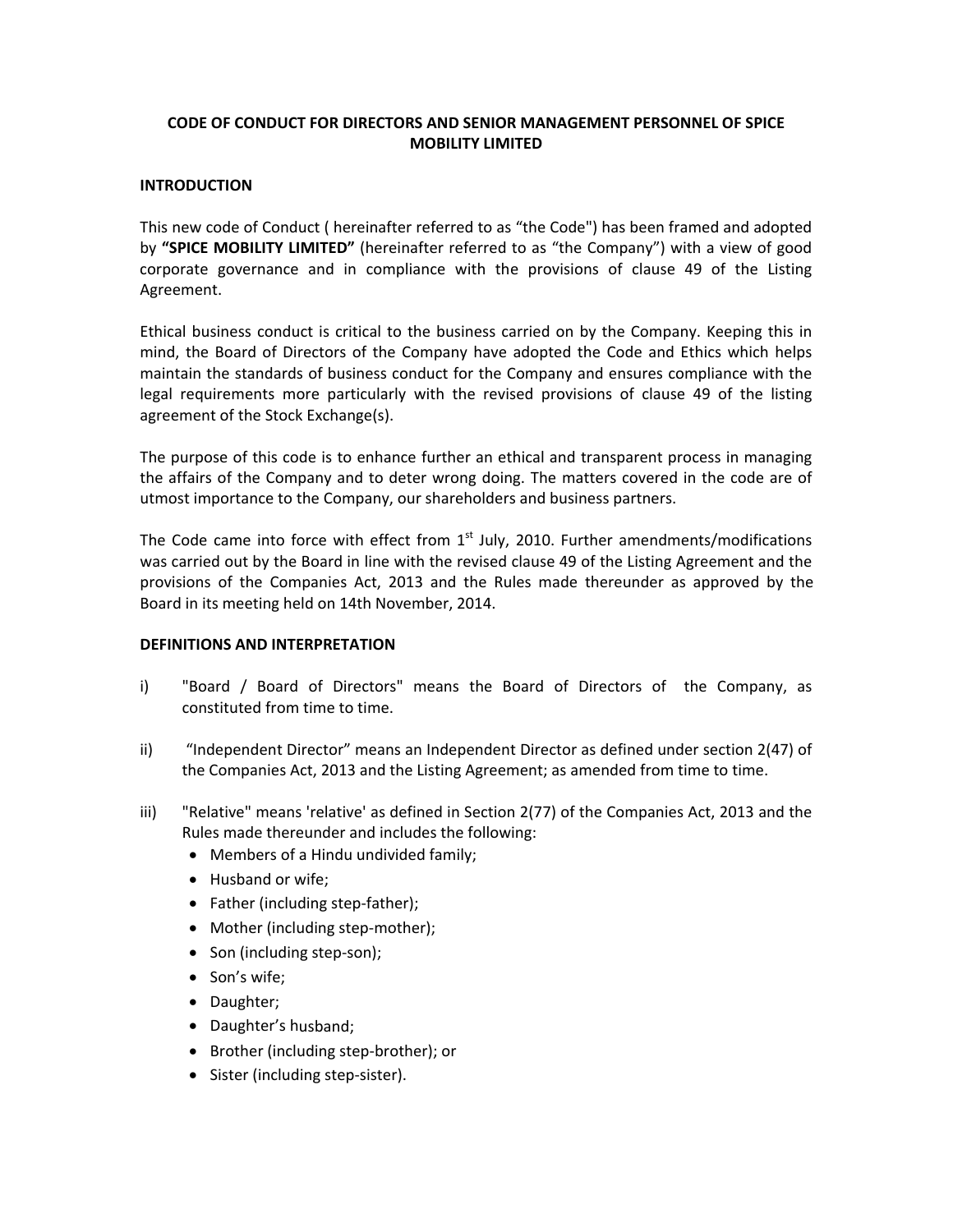iv) "Senior Management Personnel" means the Managing Director, Executive Director, Chief Executive Officer, Company Secretary, Chief Financial Officer, all Departmental / Functional heads and all Key Managerial Personnel of the Company.

# **APPLICABILITY**

This Code shall be applicable to the following persons:

- (a) All members of the Board of Directors of the Company; and
- (b) Senior Management Personnel as defined in clause (iv) above of the Code.

## **PHILOSOPHY OF THE CODE**

The code envisages and expects that the Board Members and Senior Management Personnel must act within the authority conferred upon and in the best interest of the Company and its shareholders and observe the following:

- (a) Shall act in accordance with the highest standard of honesty, integrity, fairness and ethical conduct while working for the Company as well representing the Company without allowing their independent judgment to be subordinated and fulfill their fiduciary obligations. Honest conduct is considered to be the conduct that is free from fraud and / or deception.
- (b) Ethical conduct is considered to be the conduct conforming to the accepted professional standards of conduct and includes ethical handling of actual or apparent conflicts of interest between personnel and professional relationship.
- (c) Shall not involve themselves in making any decision on a subject matter in which a conflict of interest arises or could arise, between the personal interest and the interest of the Company. In the event of apprehending of such conflict of interest, the relevant facts shall be disclosed explaining the circumstances that create or could create the conflicts of interest to the Board of Directors for further directions in the matter.
- (d) Shall try to avoid having any personal and / or financial interest in any business dealings concerning the Company.
- (e) Shall try to avoid any relationship with a contractor or supplier that could compromise the ability to transact business on a professional, impartial and competitive basis or influence decision to be made by the Company.
- (f) Shall not serve as a Director of any other company or as a partner of a firm that competes with the Company. The Directors and Senior Management Personnel shall obtain approval of Chairman prior to accepting directorship of any such company or partnership of such Firm. Further, they shall inform the Board of any changes in their board positions, relationship with other businesses (including charitable).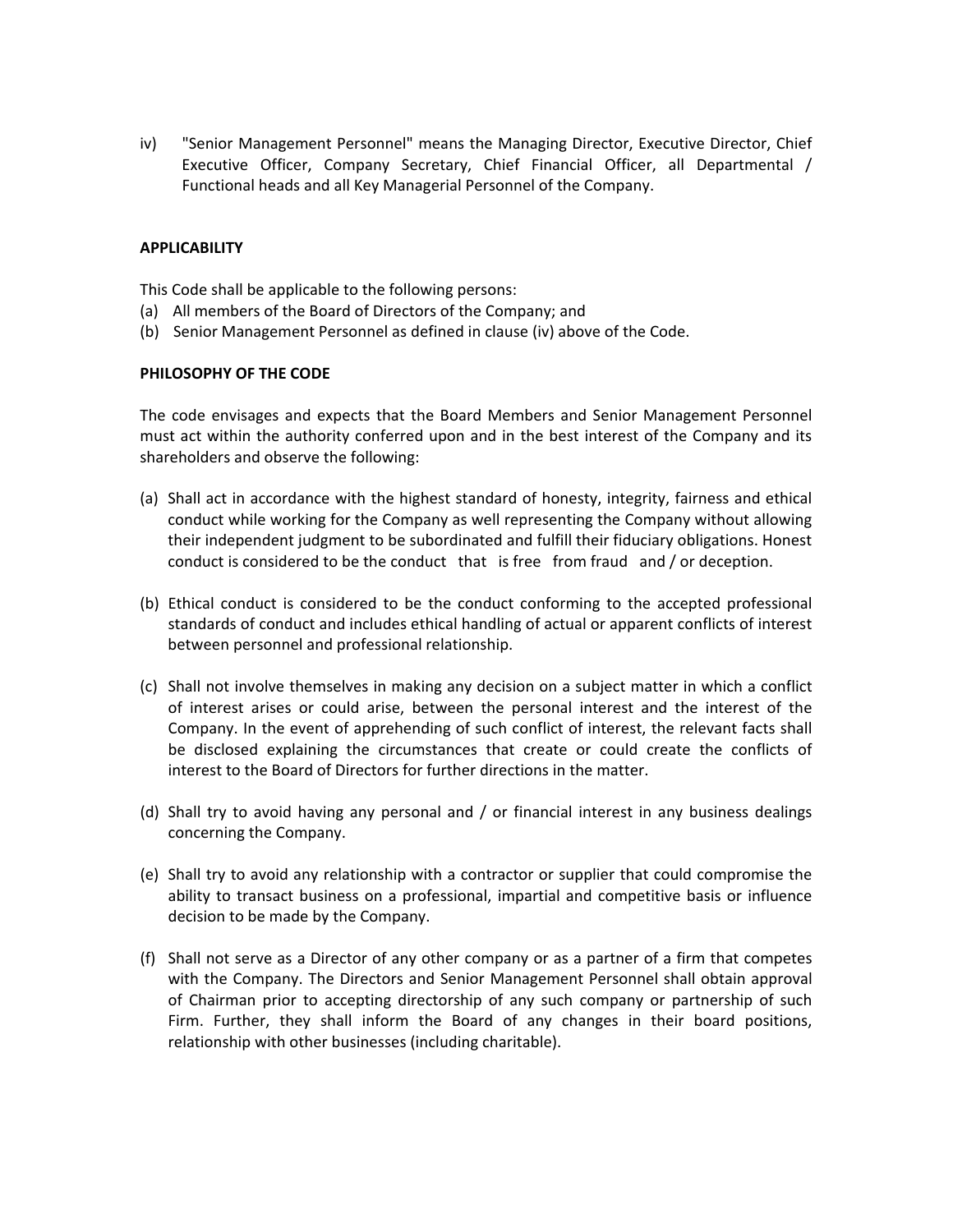- (g) Shall not exploit for their own personal gain, opportunities that are discovered through the use of Company's property, information or position, unless the opportunity is first disclosed in writing to the Company's Board of Directors.
- (h) Shall not seek or accept or offer directly or indirectly any gifts, donations, remuneration, hospitality, illegal payments, favour in whatsoever form howsoever described by the customers, vendors, consultants, etc., that is perceived as intended, directly or indirectly, to influence any business decision, any act or failure to act, any commitment of fraud, opportunity for committing any fraud.
- (i) Shall comply with all applicable laws, rules and regulations. Directors and Senior Management Personnel must acquire appropriate knowledge of the legal requirements relating to the duties sufficient to enable them to recognize potential dangers. Violations of applicable governmental laws, rules and regulations may subject Directors & Senior Management Personnel to individual criminal and/or civil liability.
- (j) Shall not derive benefit or assist others to derive benefit by giving investment advice from the access to and possession of information about the Company, not in public domain and therefore constitute insider information. The Board Members and Senior Management Personnel shall make timely disclosures of (i) trading in the shares of the Company, (ii) transactions having personal interest and (iii) related party transactions that are required to be made under laws, rules & regulations and Code for prevention of Insider Trading in the Securities of the Company.
- (k) Directors / Senior Management Personnel are required to maintain the confidentiality of all confidential information that they receive or become privy to in connection with the Company's business, except when disclosure is authorised or legally mandated. Confidential information includes all nonpublic information that might prejudice the ability of the Company to persue certain objectives, be of use to competitors or harm the Company, its suppliers or its advertisers, if disclosed.
- (l) Shall protect the Company's assets, labour and information and may not use these for personal use, unless authorized to do so. Proper care should be taken to ensure that Company's assets are not misappropriated, loaned to others, or sold or donated, without appropriate authorization. Company's assets must be safeguarded against loss, damage, misuse or theft.
- (m) In addition to strict compliance with all legal aspects, all Directors, members of the Senior Management and officers are expected to observe the highest standards of business and personal ethics in the discharge of their assigned responsibilities.

# **DUTIES OF DIRECTORS AS PRESCRIBED UNDER SECTION 166 OF THE COMPANIES ACT, 2013**

In addition to the compliance required to be done by a Director under the various applicable laws and the Articles of Association of the Company, the following duties have been prescribed under section 166 of the Companies Act, 2013: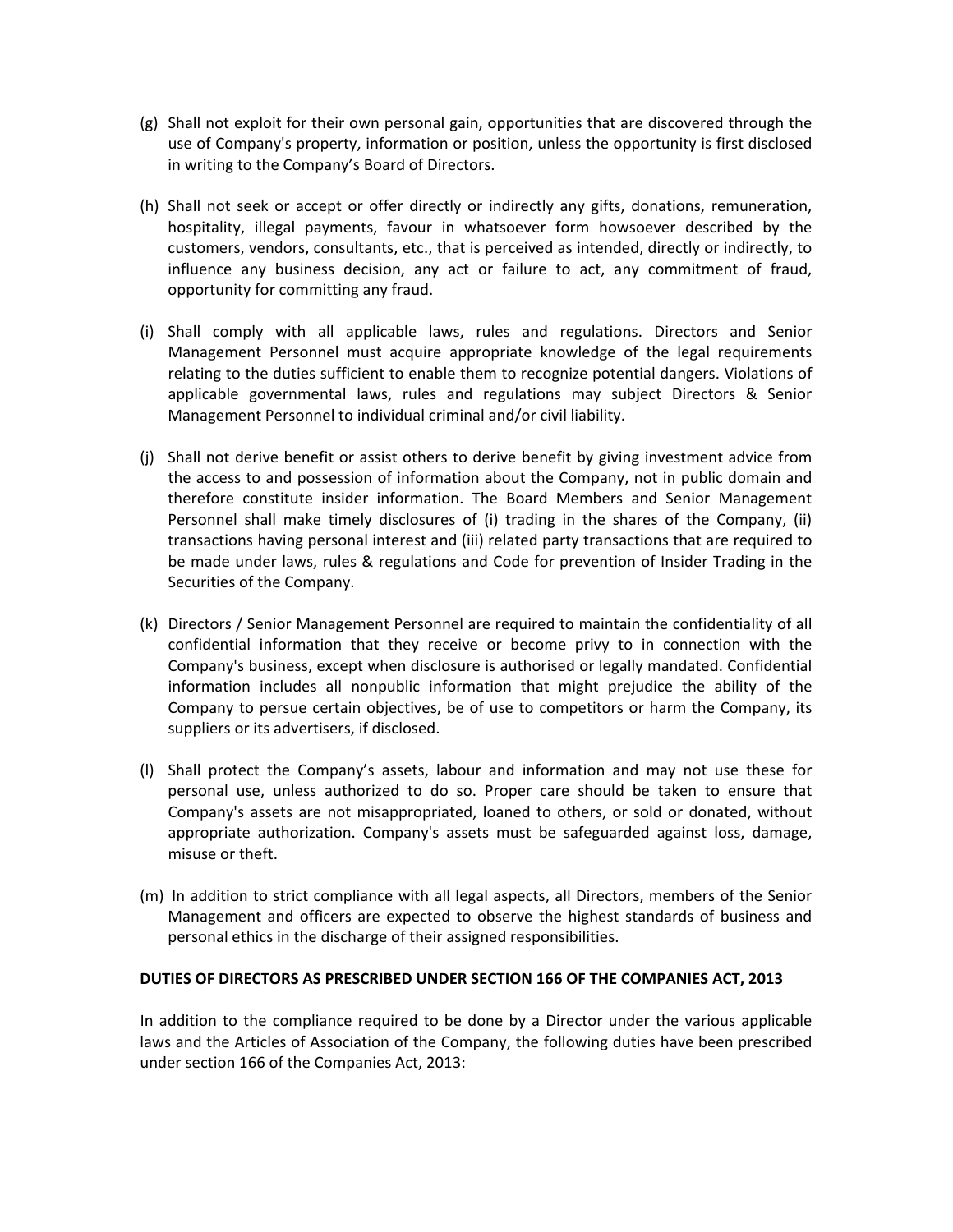- a) A Director of a company shall act in good faith in order to promote the objects of the company for the benefit of its members as a whole, and in the best interests of the company, its employees, the shareholders, the community and for the protection of environment.
- b) A Director of a company shall exercise his duties with due and reasonable care, skill and diligence and shall exercise independent judgment.
- c) A Director of a company shall not involve in a situation in which he may have a direct or indirect interest that conflicts, or possibly may conflict, with the interest of the company.
- d) A Director of a company shall not achieve or attempt to achieve any undue gain or advantage either to himself or to his relatives, partners, or associates and if such director is found guilty of making any undue gain, he shall be liable to pay an amount equal to that gain to the company.
- e) A Director of a company shall not assign his office and any assignment so made shall be void.

## **DUTIES OF INDEPENDENT DIRECTORS**

The Independent Directors shall observe the Code for independent Directors prescribed under Schedule IV of the Companies Act, 2013 and attached herewith as Annexure‐I. The Independent Directors shall inform the Board in case of changes in their interest/ circumstances which may affect their independence.

The duties of independent Directors as laid down in the Code for Independent Directors are reproduced hereunder:

- a) undertake appropriate induction and regularly update and refresh their skills, knowledge and familiarity with the Company;
- b) seek appropriate clarification or amplification of information and, where necessary, take and follow appropriate professional advice and opinion of outside experts at the expense of the Company;
- c) strive to attend all meetings of the Board of Directors and of the Board committees of which he is a members;
- d) participate constructively and actively in the committees of the Board in which they are chairpersons or members;
- e) strive to attend the general meetings of the Company;
- f) where they have concerns about the running of the Company or a proposed action, ensure that these are addressed by the Board and, to the extent that they are not resolved, insist that their concerns are recorded in the minutes of the Board meeting;
- g) keep themselves well informed about the Company and the external environment in which it operates;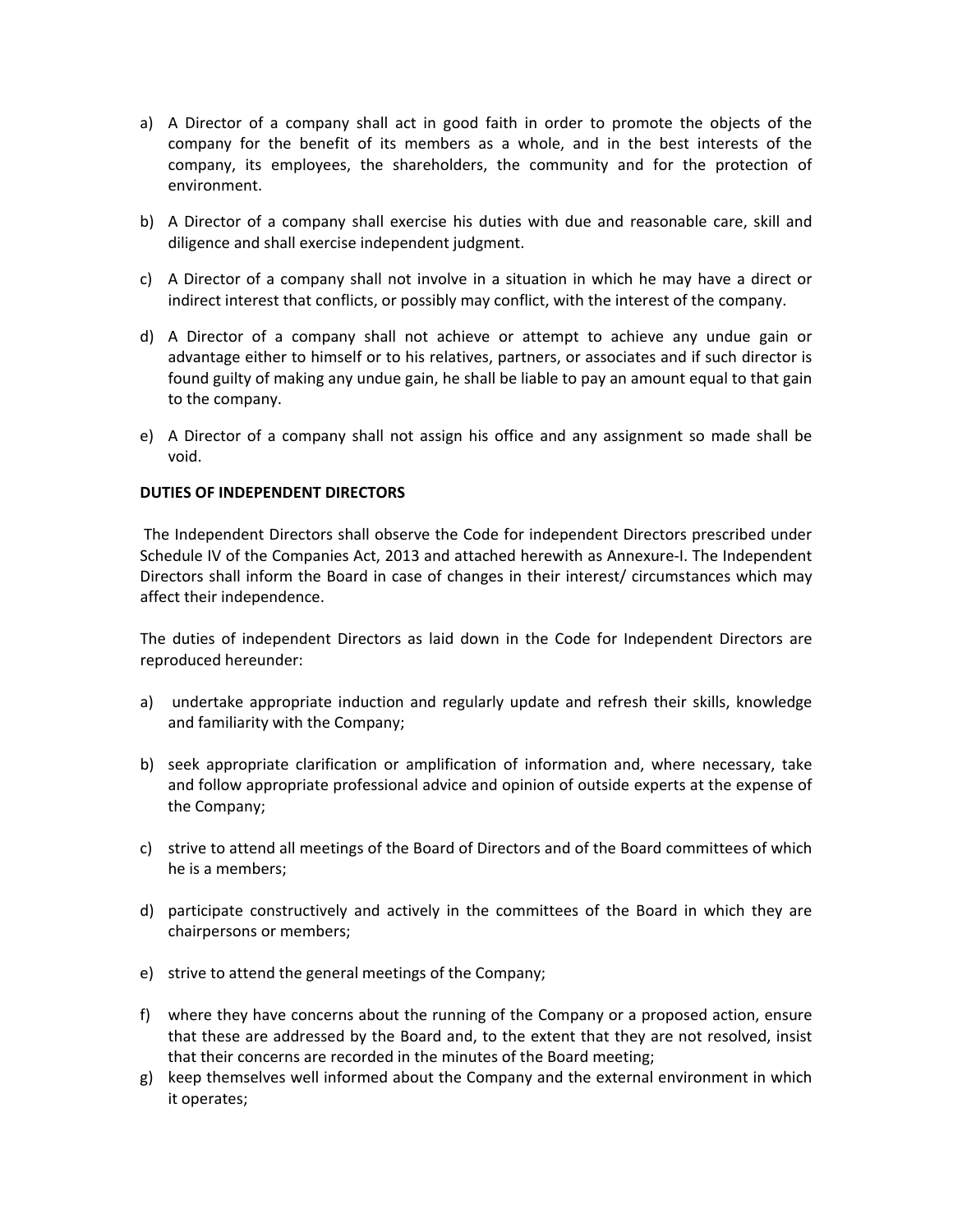- h) not unfairly obstruct the functioning of an otherwise proper Board or committee of the Board;
- i) pay sufficient attention and ensure that adequate deliberations are held before approving related party transactions and assure themselves that the same are in the interest of the Company;
- j) ascertain and ensure that the Company has an adequate and functional vigil mechanism and to ensure that the interests of a person who uses such mechanism are not prejudicially affected on account of such use;
- k) report concerns about unethical behaviour, actual or suspected fraud or violation of the Company's code of conduct or ethics policy;
- l) acting within his authority, assist in protecting the legitimate interests of the Company, shareholders and its employees;
- m) not disclose confidential information including commercial secrets, technologies, advertising and sales promotion plans, unpublished price sensitive information, unless such disclosure is expressly approved by the Board or required by law.

# **ENFORCEMENT OF CODE OF CONDUCT**

- i) Each Board Member and Senior Management Personnel shall be accountable for fully complying with the code.
- ii) The Compliance Officer i.e. the Company Secretary shall report breach of the code, if any, which comes to his / her notice to the Board.
- iii) The Company shall ensure confidentiality and protection to any person who has, in good faith, reported a violation or a suspected violation of law, of the code or other Company policies, or against any person who is assisting in any investigation or process with respect to such a violation.
- iv) Any failure of a Director / Senior Management Personnel to comply with the Code will result in referring his/ her actions / omissions to the Board of Directors. The Board will consider the reference and take such remedial action as deemed fit by it including removal of the person in question from the Board / Office.

## **WAIVERS AND AMENDMENTS OF THE CODE**

We are committed to continuously reviewing and updating our policies and procedures. Therefore, the Code is subject to modification. Any amendment or waiver of any provision of this Code must be approved by the Company's Board of Directors and promptly disclosed as required by any applicable law. Any amendments or wavier must be accompanied by appropriate controls designed to protect the Company.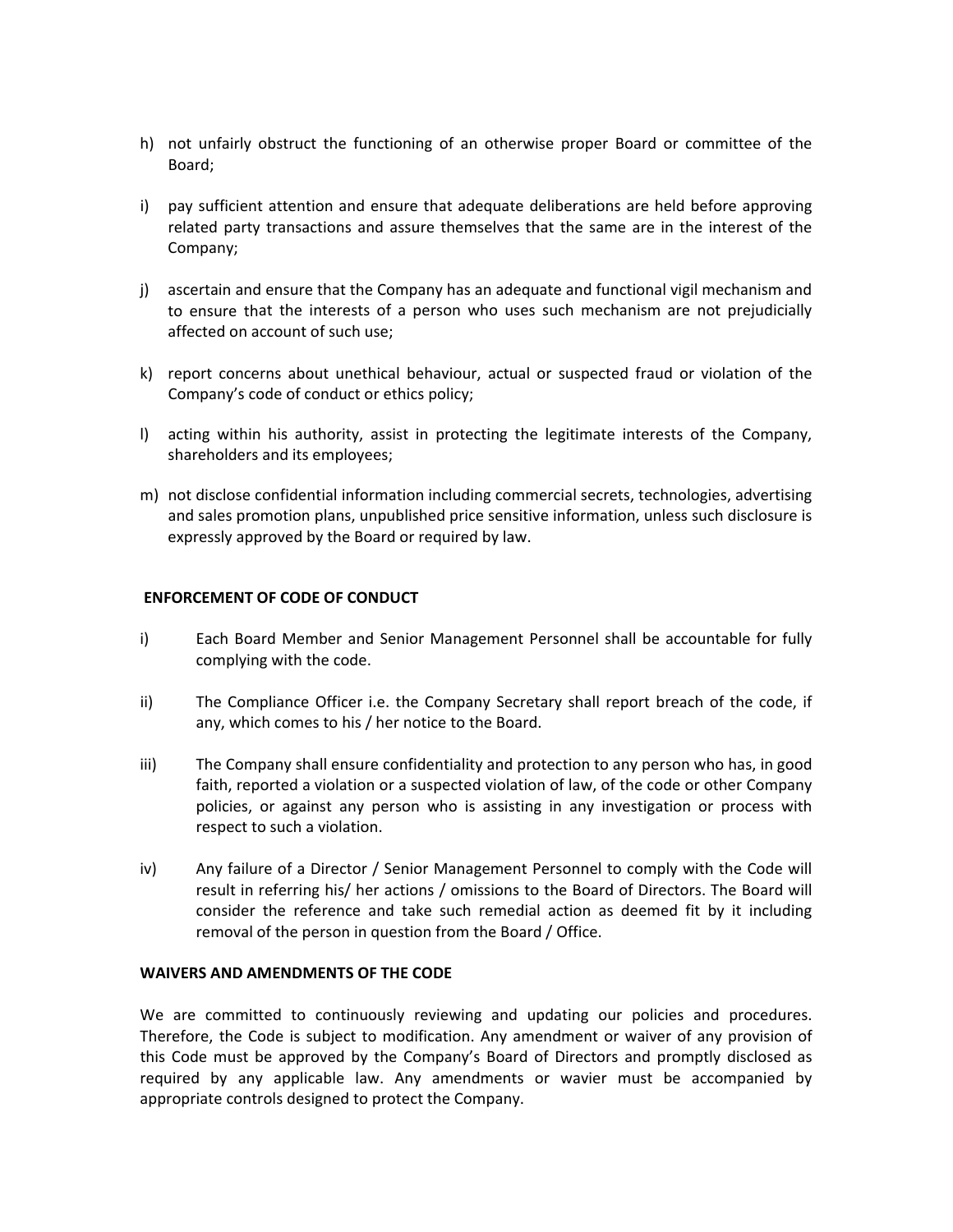## **PLACEMENT OF THE CODE ON WEBSITE**

As required by clause 49 of the listing agreement this code and any amendment thereto shall be posted on the website of the company.

## **COMPLIANCE OF THE CODE**

Each Director and Senior Management Personnel shall monitor his or her personal compliance with the code. Also in terms of clause 49 of the listing agreement all Board members and Senior Management Personnel shall within 30 days of close of every financial year affirm compliance with the Code in the format given in Annexure -II. The Annual Compliance Report shall be forwarded to the Compliance Officer of the Company.

## **ACKNOWLEDGEMENT OF RECEIPT OF THE CODE**

All Board Members and Senior Management Personnel shall acknowledge the receipt of the code in the acknowledgement form indicating that they have received, read and agreed to comply with the code and send the same to the Compliance Officer. Upon revision of the code, the Board Members and Senior Management Personnel shall acknowledge and execute an understanding of the Code. New Directors will sign such a deed at the time when their directorship begins.

## **NO RIGHTS CREATED**

This code of conduct is a statement of certain fundamental principles, ethics, values, policies and procedures that govern the Directors and Senior Management Personnel of the Company in the conduct of the Company's business. It is not intended to and does not create any rights in any employee, customer, client, supplier, competitor, shareholder or any other person or entity.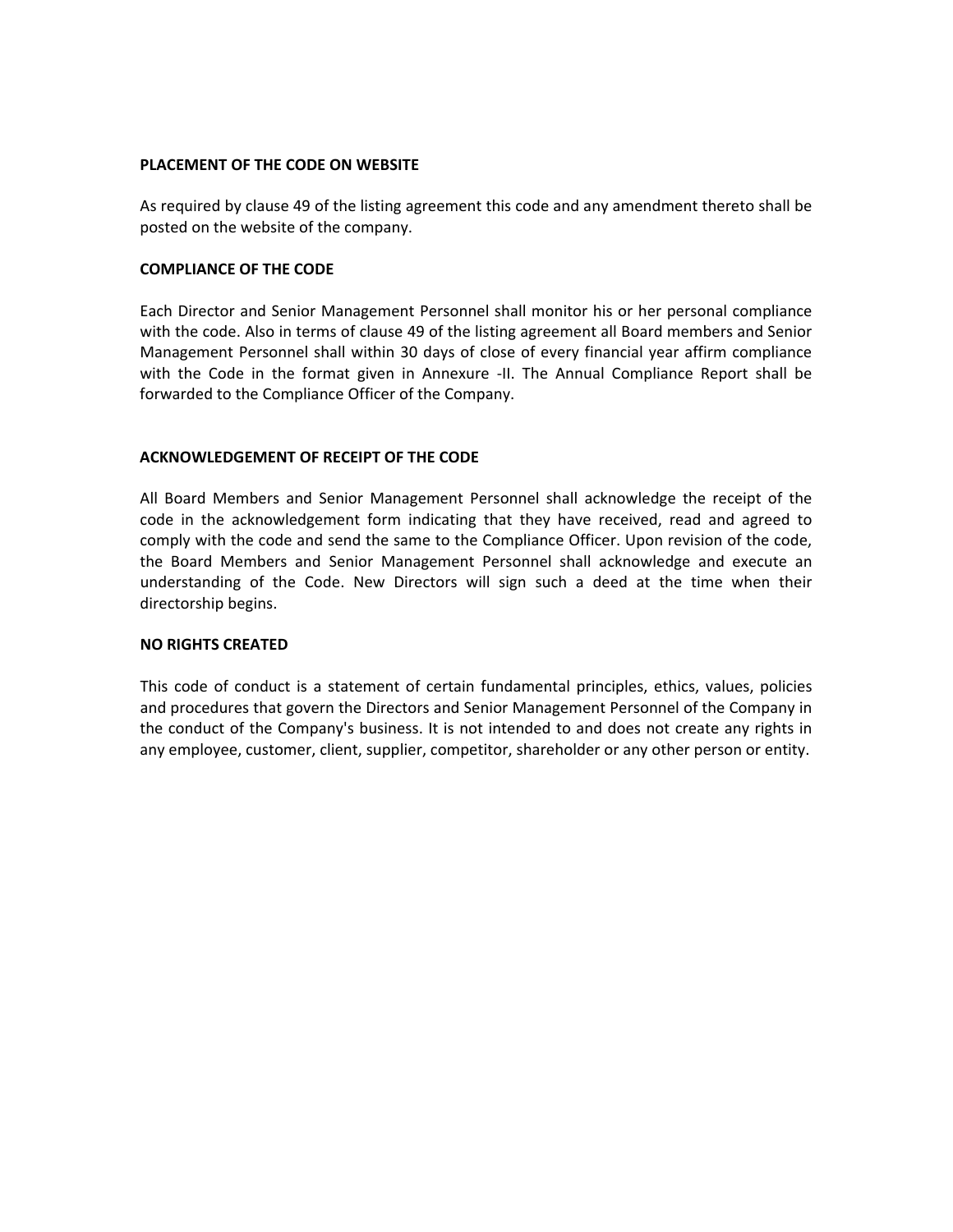### SCHEDULE IV

[*See* section 149(8)]

### **CODE FOR INDEPENDENT DIRECTORS**

The Code is a guide to professional conduct for independent directors. Adherence to these standards by independent directors and fulfilment of their responsibilities in a professional and faithful manner will promote confidence of the investment community, particularly minority shareholders, regulators and companies in the institution of independent directors.

#### **I. Guidelines of professional conduct:**

An independent director shall:

- (1) uphold ethical standards of integrity and probity;
- (2) act objectively and constructively while exercising his duties;
- (3) exercise his responsibilities in a *bona fide* manner in the interest of the company;
- (4) devote sufficient time and attention to his professional obligations for informed and balanced decision making;
- (5) not allow any extraneous considerations that will vitiate his exercise of objective independent judgment in the paramount interest of the company as a whole, while concurring in or dissenting from the collective judgment of the Board in its decision making;
- (6) not abuse his position to the detriment of the company or its shareholders or for the purpose of gaining direct or indirect personal advantage or advantage for any associated person;
- (7) refrain from any action that would lead to loss of his independence;
- (8) where circumstances arise which make an independent director lose his independence, the independent director must immediately inform the Board accordingly;
- (9) assist the company in implementing the best corporate governance practices.

### **II. Role and functions:**

The independent directors shall:

- (1) help in bringing an independent judgment to bear on the Board's deliberations especially on issues of strategy, performance, risk management, resources, key appointments and standards of conduct;
- (2) bring an objective view in the evaluation of the performance of board and management;
- (3) scrutinise the performance of management in meeting agreed goals and objectives and monitor the reporting of performance;
- (4) satisfy themselves on the integrity of financial information and that financial controls and the systems of risk management are robust and defensible;
- (5) safeguard the interests of all stakeholders, particularly the minority shareholders;
- (6) balance the conflicting interest of the stakeholders;
- (7) determine appropriate levels of remuneration of executive directors, key managerial personnel and senior management and have a prime role in appointing and where necessary recommend removal of executive directors, key managerial personnel and senior management;
- (8) moderate and arbitrate in the interest of the company as a whole, in situations of conflict between management and shareholder's interest.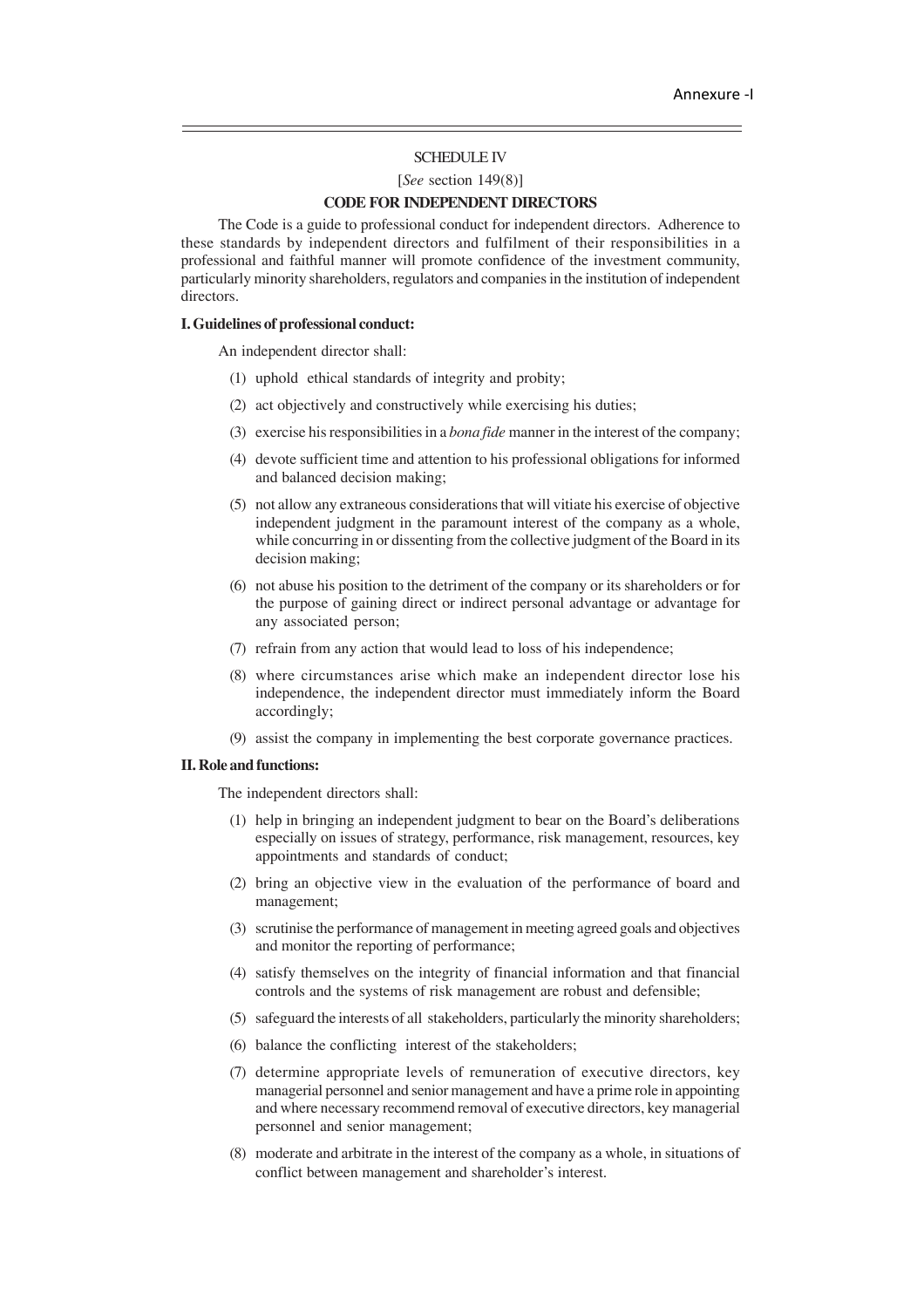#### **III. Duties :**

The independent directors shall—

- (1) undertake appropriate induction and regularly update and refresh their skills, knowledge and familiarity with the company;
- (2) seek appropriate clarification or amplification of information and, where necessary, take and follow appropriate professional advice and opinion of outside experts at the expense of the company;
- (3) strive to attend all meetings of the Board of Directors and of the Board committees of which he is a member;
- (4) participate constructively and actively in the committees of the Board in which they are chairpersons or members;
- (5) strive to attend the general meetings of the company;
- (6) where they have concerns about the running of the company or a proposed action, ensure that these are addressed by the Board and, to the extent that they are not resolved, insist that their concerns are recorded in the minutes of the Board meeting;
- (7) keep themselves well informed about the company and the external environment in which it operates;
- (8) not to unfairly obstruct the functioning of an otherwise proper Board or committee of the Board;
- (9) pay sufficient attention and ensure that adequate deliberations are held before approving related party transactions and assure themselves that the same are in the interest of the company;
- (10) ascertain and ensure that the company has an adequate and functional vigil mechanism and to ensure that the interests of a person who uses such mechanism are not prejudicially affected on account of such use;
- (11) report concerns about unethical behaviour, actual or suspected fraud or violation of the company's code of conduct or ethics policy;
- (12) acting within his authority, assist in protecting the legitimate interests of the company, shareholders and its employees;
- (13) not disclose confidential information, including commercial secrets, technologies, advertising and sales promotion plans, unpublished price sensitive information, unless such disclosure is expressly approved by the Board or required by law.

#### **IV. Manner of appointment:**

- (1) Appointment process of independent dir ectors shall be independent of the company management; while selecting independent directors the Board shall ensure that there is appropriate balance of skills, experience and knowledge in the Board so as to enable the Board to discharge its functions and duties effectively.
- (2) The appointment of independent director(s) of the company shall be approved at the meeting of the shareholders.
- (3) The explanatory statement attached to the notice of the meeting for approving the appointment of independent director shall include a statement that in the opinion of the Board, the independent director proposed to be appointed fulfils the conditions specified in the Act and the rules made thereunder and that the proposed director is independent of the management.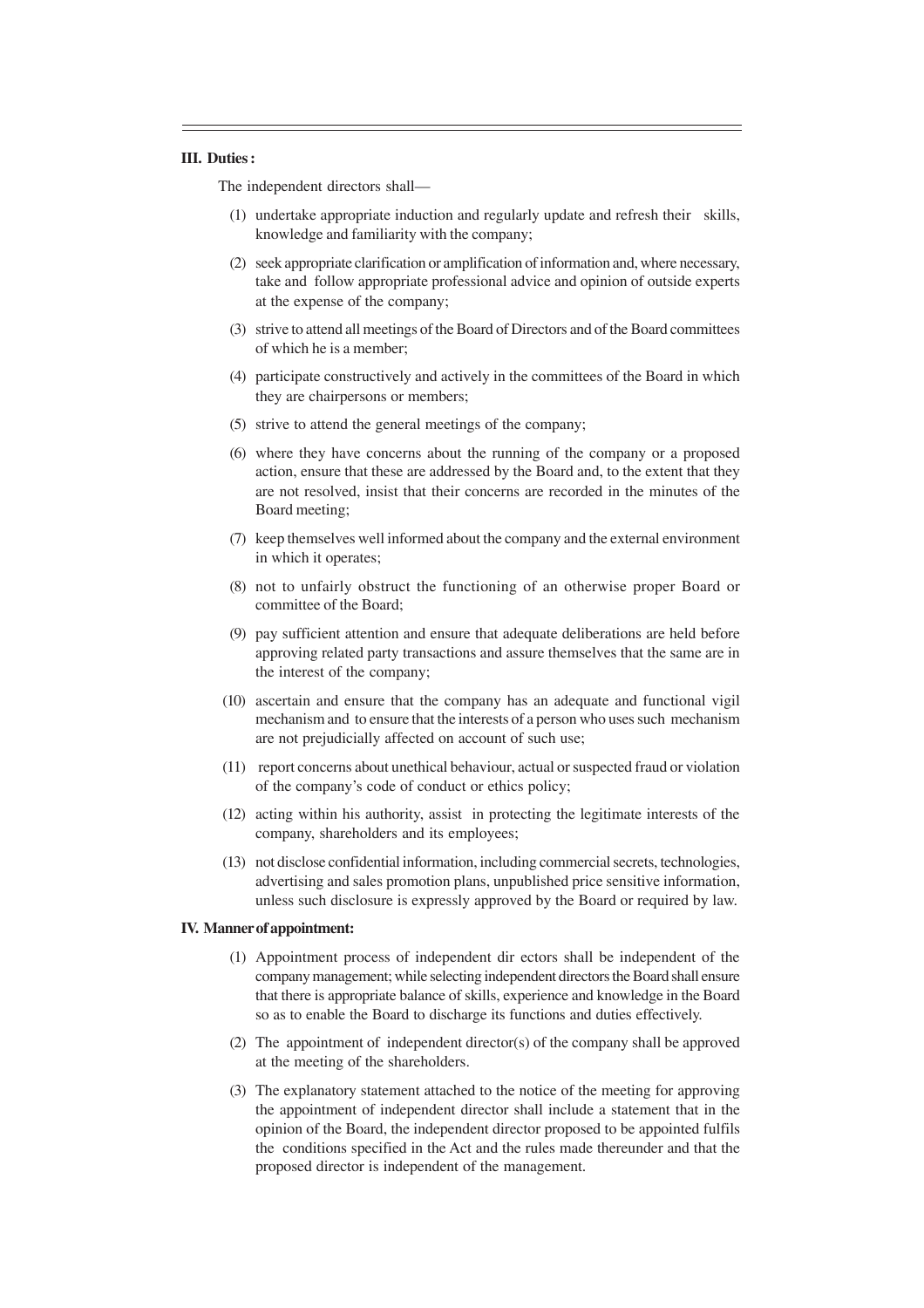- (4) The appointment of independent directors shall be formalised through a letter of appointment, which shall set out :
	- (a) the term of appointment;
	- (b) the expectation of the Board from the appointed director; the Board-level committee(s) in which the director is expected to serve and its tasks;
	- (c) the fiduciary duties that come with such an appointment along with accompanying liabilities;
	- (d) provision for Directors and Officers (D and O) insurance, if any;
	- (e) the Code of Business Ethics that the company expects its directors and employees to follow;
	- (f) the list of actions that a director should not do while functioning as such in the company; and
	- (g) the remuneration, mentioning periodic fees, reimbursement of expenses for participation in the Boards and other meetings and profit related commission, if any.
- (5) The terms and conditions of appointment of independent directors shall be open for inspection at the registered office of the company by any member during normal business hours.
- (6) The terms and conditions of appointment of independent directors shall also be posted on the company's website.

### **V. Re-appointment:**

The re-appointment of independent director shall be on the basis of report of performance evaluation.

#### **VI. Resignation or removal:**

- (1) The resignation or removal of an independent director shall be in the same manner as is provided in sections 168 and 169 of the Act.
- (2) An independent director who resigns or is removed from the Board of the company shall be replaced by a new independent director within a period of not more than one hundred and eighty days from the date of such resignation or removal, as the case may be.
- (3) Where the company fulfils the requirement of independent directors in its Board even without filling the vacancy created by such resignation or removal, as the case may be, the requirement of replacement by a new independent director shall not apply.

#### **VII. Separate meetings:**

- (1) The independent directors of the company shall hold at least one meeting in a year, without the attendance of non-independent directors and members of management;
- (2) All the independent directors of the company shall strive to be present at such meeting;
- (3) The meeting shall:
	- (a) review the performance of non-independent directors and the Board as a whole;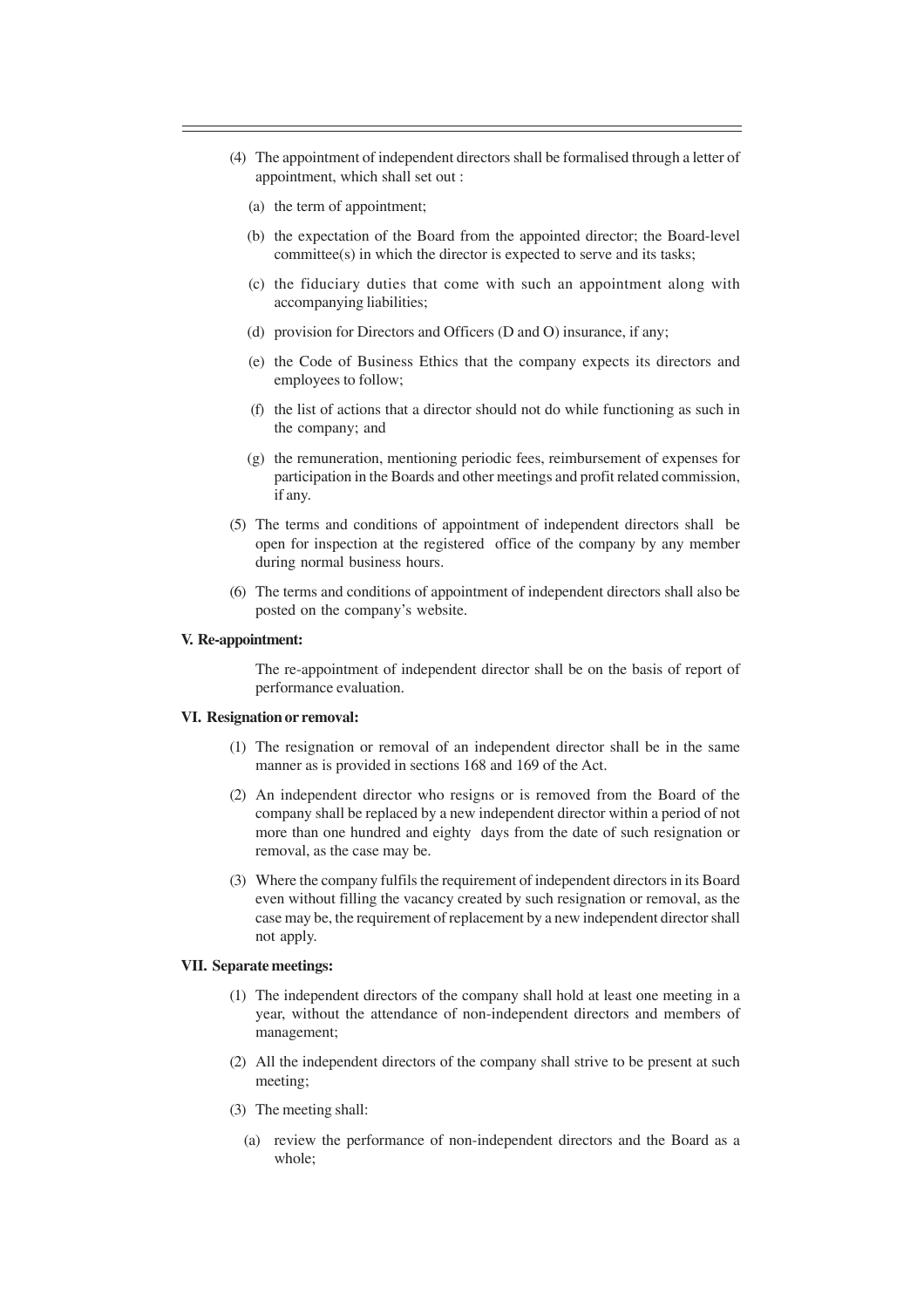- (b) review the performance of the Chairperson of the company, taking into account the views of executive directors and non-executive directors;
- (c) assess the quality, quantity and timeliness of flow of information between the company management and the Board that is necessary for the Board to effectively and reasonably perform their duties.

### **VIII. Evaluation mechanism:**

- (1) The performance evaluation of independent directors shall be done by the entire Board of Directors, excluding the director being evaluated.
- (2) On the basis of the report of performance evaluation, it shall be determined whether to extend or continue the term of appointment of the independent director.